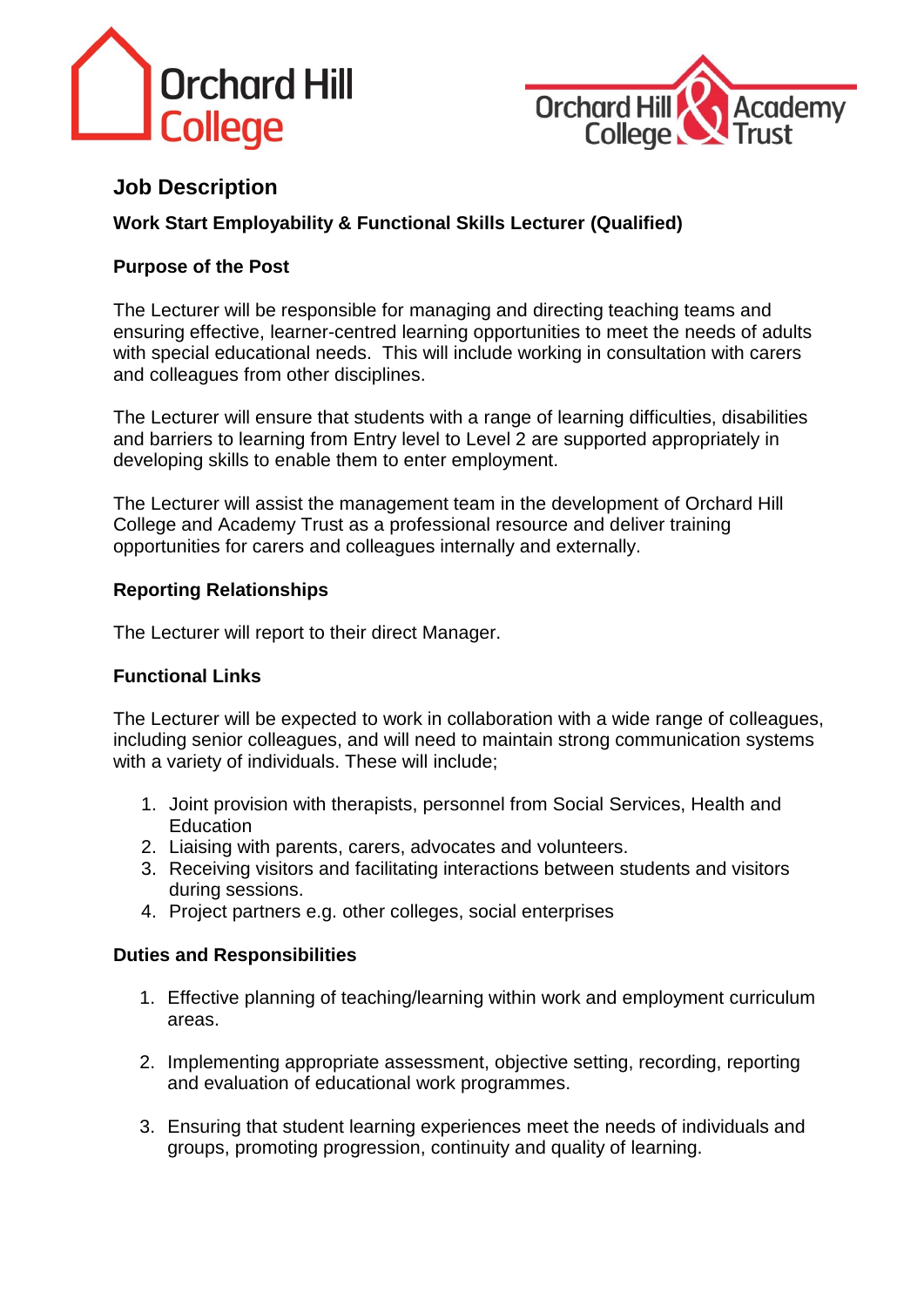



- 4. Use a variety of suitable teaching and learning styles and to communicate clear learning objectives and expectations.
- 5. Use relevant classroom management strategies to ensure that a purposeful environment for teaching and learning can take place.
- 6. Organise and maintain a stimulating work environment appropriate for the range of activities taking place
- 7. To demonstrate a commitment to the safeguarding of children and vulnerable adults.
- 8. Ensuring that equipment/materials required for teaching/learning are organised and readily available to promote learning.
- 9. Commitment to upholding the ethos of Orchard Hill College and Academy Trust as an educational provision, which ensures that the dignity of the learner and the relationships between staff and students is positive and responsive.
- 10.Teach employability skills, including employment planning, CVs, interview skills, soft skills in the work place and skills/job matching.
- 11.Deliver functional skills sessions to students learning at Entry 1- Level 2.
- 12.To teach and assess accredited qualifications.
- 13.Effective management and supervision of team members, including whenever necessary, volunteers, students and visitors, ensuring planning cooperatively, sharing information, ideas and expertise.
- 14.Participation in internal and external meetings to include:
	- Lecturers' information and planning meetings
	- Staff meetings
	- EHCP review meetings
	- Support meetings
	- Teaching Team meetings
- 15.To be responsible for the appraisals of the teaching team they manage.
- 16.Participation in appropriate staff development opportunities to up-date or develop new skills.
	- Contribute to the identification of development strategies for Orchard Hill College and Academy Trust as a whole:
	- Understanding and inducting others into the core values of the College.
	- Participation in regular reviews of the service as a whole.
	- Providing suggestions for development.